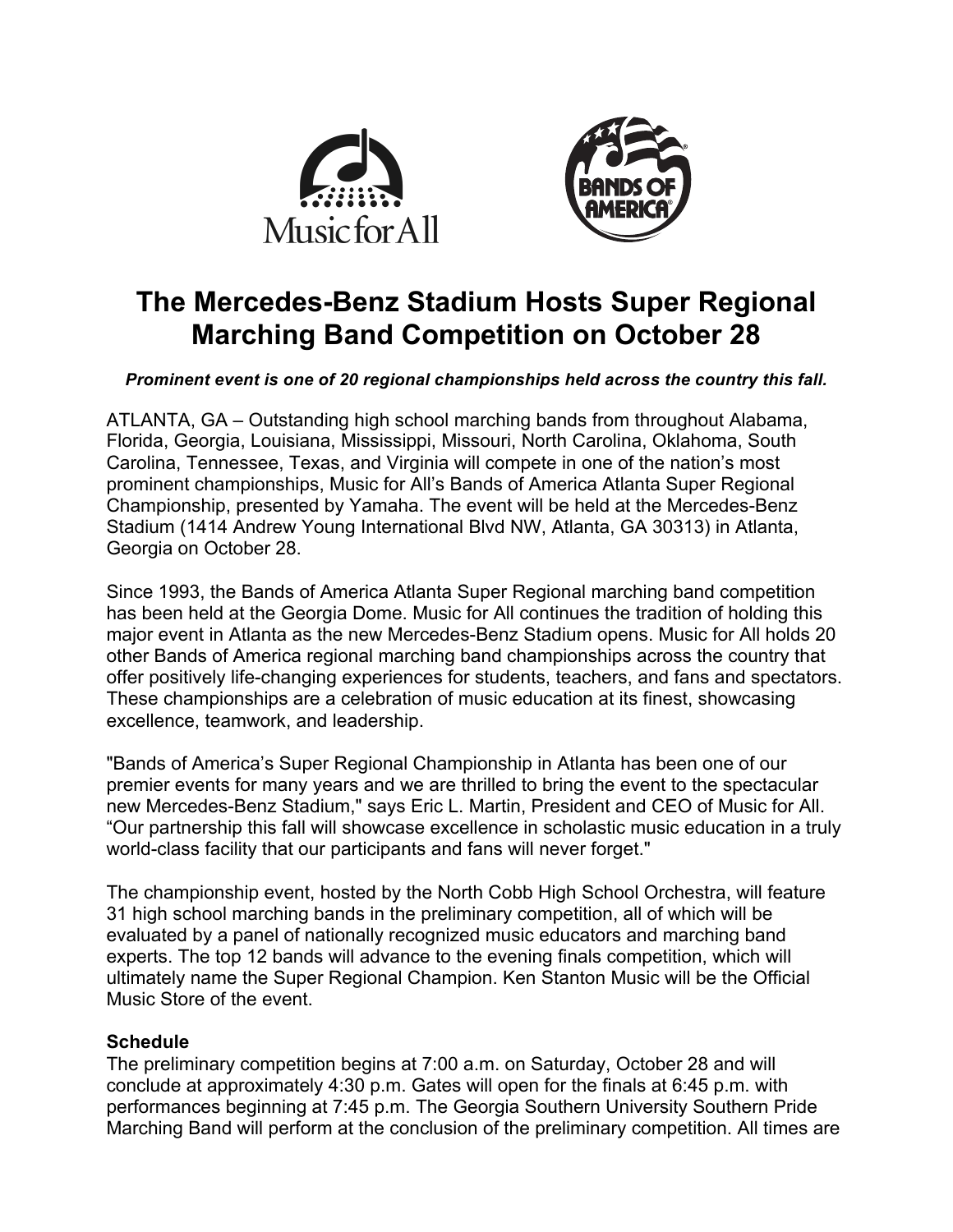tentative pending the final schedule of performing bands. Current times will be listed at musicforall.org.

## **Ticket Information**

Ticketing and schedule information is available online at musicforall.org or by calling 800.848.2263. Tickets will also be available at the gate. Standard general admission is \$28 for Preliminaries, \$32 for Finals, \$32 for a Day Pass, \$37 for Finals Reserved Upper Deck seating, \$49 for a Day Pass, and \$54 for a Deluxe Daypass. Children ages 10 and under are free for general admission seats. A \$5 off any general admission ticket (individual preliminaries, finals or full day passes) discount will be available at the gate for college students with an ID, spectators 11-18 years of age, military members and spouses (military ID required), and spectators age 62 and over.

## **About Music for All**

Since 1975, Music for All, through its Music for All, Bands of America, Orchestra America, and choir programs, has been a destination and set the standard for scholastic music ensemble performance and music education advocacy. As a 501(c)(3) nonprofit educational organization, Music for All's mission is to create, provide, and expand positively life-changing experiences through music for all. Music for All's vision is to be a catalyst to ensure that every child in America has access and opportunity for active music making in his or her scholastic environment. Music for All's programs include 30+ annual events, including the Bands of America Grand National Championships and Regional Championships for marching bands, the Music for All Summer Symposium camp for students and teachers, the Music for All National Festival and Affiliate Regional Music Festivals for concert bands, orchestras, choirs, chamber ensembles, percussion ensembles, and the national honor concert band, jazz band, orchestra, and the Bands of America Honor Band that will march for the fifth time in the Rose Parade® in 2021.

### **Sponsor Information**

Music for All efforts are supported through sponsorships, including current partnerships with National Presenting Sponsor: Yamaha Corporation of America; Official Uniform Sponsor: Fred J. Miller, Inc.; Official Student Travel Partner: Music Travel Consultants; Official Performance Equipment Sponsor: Wenger Corporation; Corporate Sponsors: Ball State University, United States Marine Drum & Bugle Corps, Zildjian and Vic Firth Company, Visit Indy and the City of Indianapolis, and Strategic Advocacy Partner: NAMM; Associate Sponsors: Delivra, Vandoren, Director's Showcase International, REMO, Tresona Multimedia, and Woodwind & Brasswind. J.W. Pepper & Son, Inc. will be the Presenting Sponsor of Bands of America Grand National Semi-Finals Championships. Music for All is also supported by the Indiana Arts Commission, Arts Council of Indianapolis, the Ball Brothers Foundation, Lilly Endowment Inc, George and Frances Ball Foundation, Allen Whitehill Clowes Charitable Foundation, Nicholas H. Noyes, Jr. Memorial Foundation, Inc., and Arthur Jordan Foundation.

# # #

### **\*\*FOR IMMEDIATE RELEASE\*\***

**MEDIA CONTACT:** Lucy Wotell